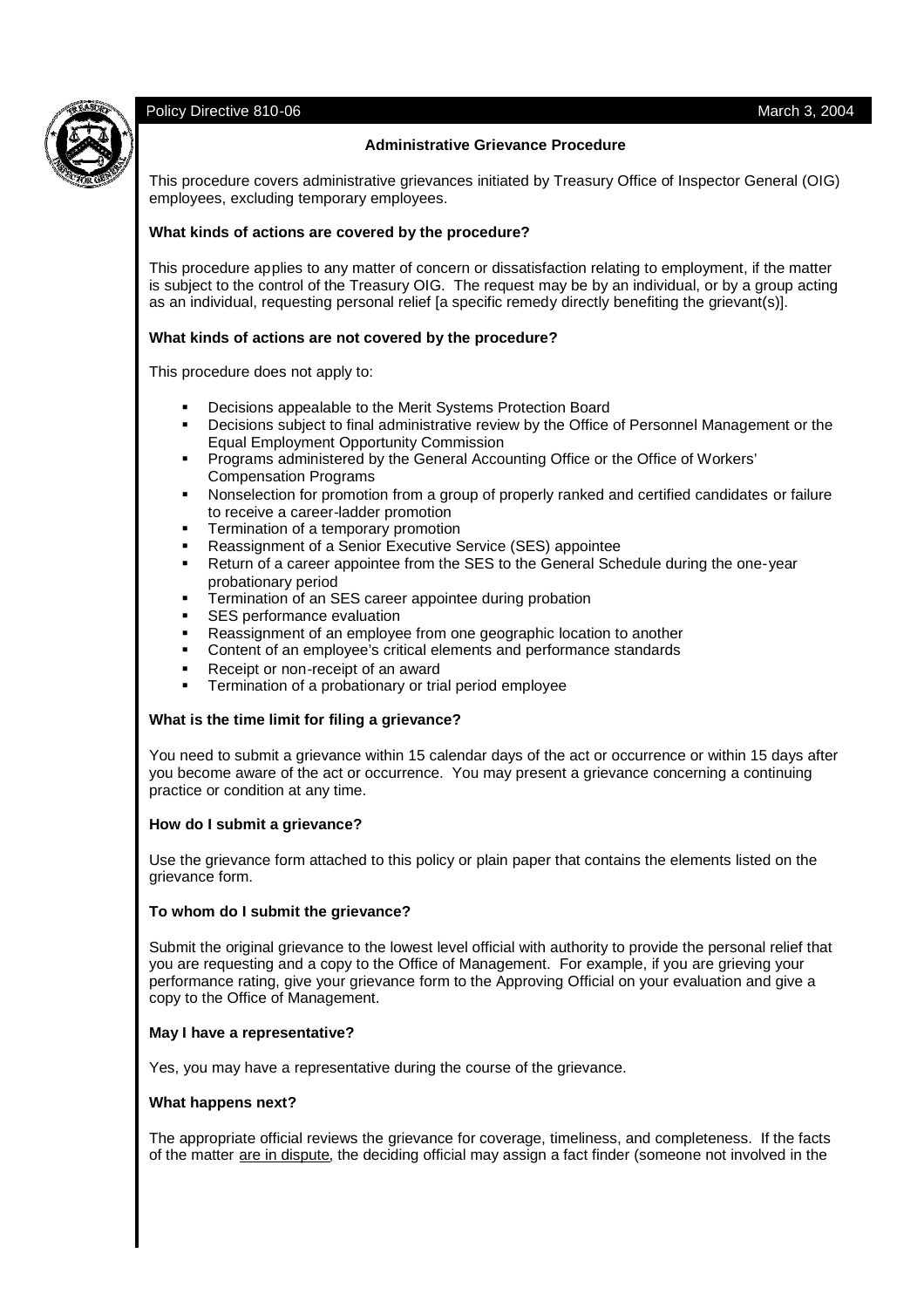matter) to acquire evidence and submit a report to the deciding official of his/her findings.

If the facts of the matter are not in dispute, the deciding official meets with the grievant within 15 days to allow the grievant an opportunity to present his/her case and then issues a decision.

The employee may elect to use Alternative Dispute Resolution (ADR) at any time during the grievance process. If an employee elects to use ADR, management will participate. ADR is the use of alternative methods of resolving disputes rather than using litigation or formal administrative procedures. Generally, trying ADR does not prevent you from pursuing formal grievance or complaint procedures. If you have questions or need additional information about ADR, contact the EEO Manager at (202) 622- 1090 or email goodlettc@oig.treas.gov.

#### **What are the three parts of fact-finding?**

- 1) The fact finder acquires evidence (secures documents, conducts interviews, has group meetings). In the grievance file, the fact finder needs to include copies of documents considered relevant; written summaries of interviews, signed by interviewees, of all those deemed relevant; a list of interviewees and dates of interviews for all interviews considered to have produced no relevant evidence; and a written summary of any group meeting signed by participants of that meeting.
- 2) The grieving employee and the management official responsible for the action being grieved get to review and provide statements on the content of the grievance file. These statements, along with any more evidence the fact finder obtains after receiving these statements, are added to the file.
- 3) The fact finder submits a written report of findings to the deciding official, the grieving employee, the grieving employee's representative, and the Office of Management. The report includes: a brief statement of the facts in dispute, a description of the opposing points of view, a discussion of the evidence, and conclusions regarding the facts.

Note: The deciding official decides how much time the fact finder has to complete these three parts, up to 60 days total.

#### **When will a decision be made?**

The deciding official considers all information presented and issues a decision generally within 30 calendar days of the grievance if the facts are not in dispute or within 15 calendar days of receiving a report of findings from a fact finder. The decision includes the date the grievance was received; a statement of the issues; a statement of the facts relevant to the issue(s); a report of findings, if applicable; a discussion of the issues in light of the facts; and a conclusion that specifically states whether you have suffered wrongful harm and what personal relief, if any, is to be granted.

#### **Who receives the decision?**

Deciding officials need to hand-deliver or mail in a confidential envelope the decision to the grieving employee, the grieving employee's representative, the management official responsible for the action being grieved, and the Office of Management.

#### **Can the OIG deny or cancel my grievance?**

Yes, if it is not covered by this policy or if the relief specified is not personal to you. The OIG may cancel a grievance at your request; upon termination of your employment, unless the personal relief sought may be granted after termination of employment; upon your death, unless the grievance involves a question of pay; or if you fail to provide required information and proceed with the grievance.

## **If I have a question about this policy directive, whom can I contact?**

For questions regarding grievances or about this policy, please contact the Office of Management main line at (202) 927-5200 or send an email to OIG-OM@oig.treas.gov.